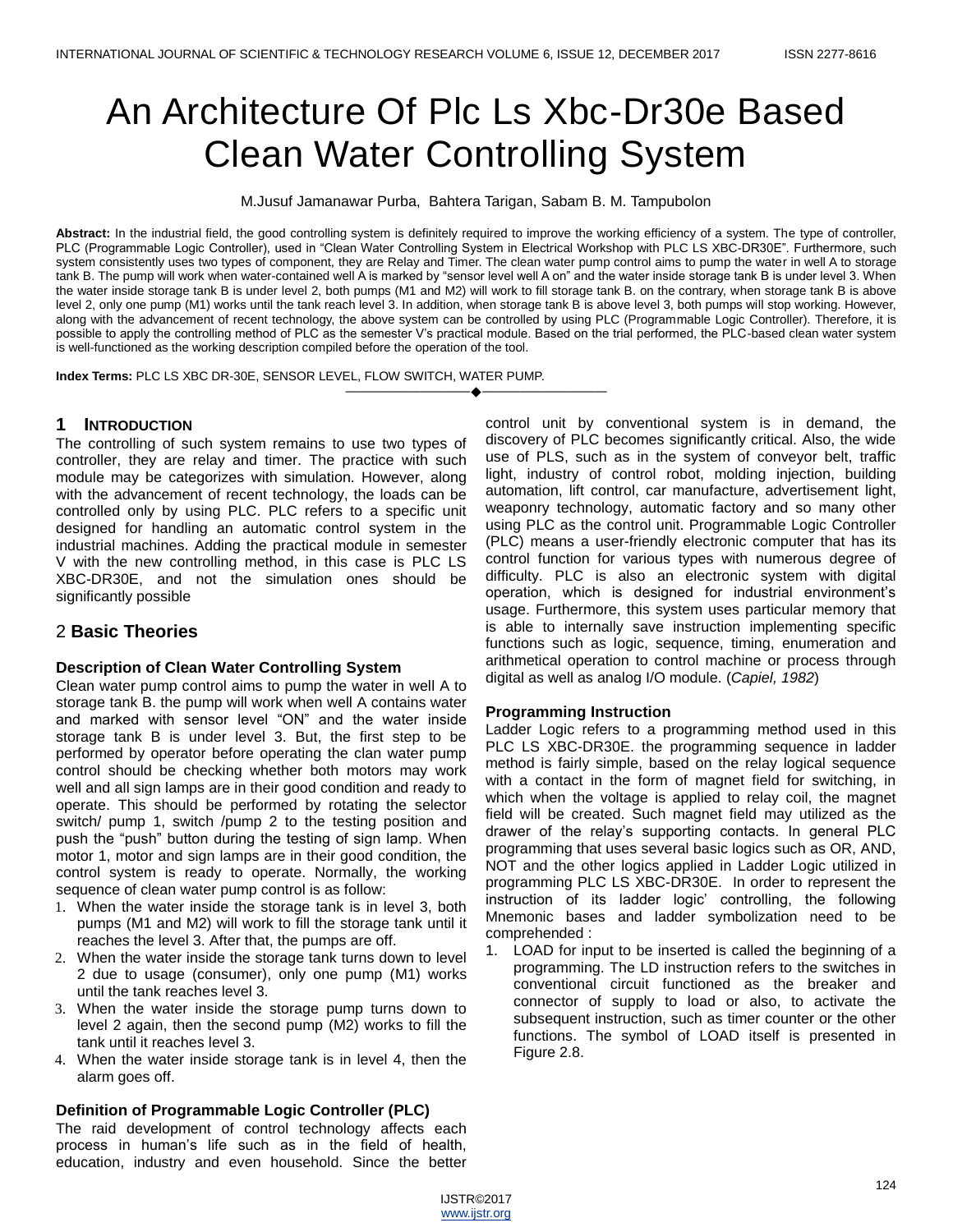

*Figure 2.1 LOAD Symbol*

2. The converted value against LOAD is called LOAD NOT. This instruction means the reverse input provided by PLC. Typically, the use of this function is the input by sensor, limit switch or external device. Figure 2.9 shows the symbol of LOAD NOT.



*Figure 2.2 LOAD NOT Symbol*

3. AND refers to input changed to be series with the previous input. In other words, this instruction is used when the contact position (in ladder diagram) is connected with the previous contact in series way. Figure 2.10 shows the symbol of AND.



*Figure 2.3 AND Symbol*

4. The opposite instruction of AND is AND NOT, where this value will revers the state of AND. When the AND's value is positive, then AND NOT should be negative. Figure 2.11 is the symbol of AND NOT.



*Figure 2.4 AND NOT symbol*

5. OR is inserted when the position of input to be inserted is parallel towards the previous one. The symbol OR is presented in Figure 2.12.



6. OR NOT is the opposite instruction of OR. The symbol of OR NOT can be seen in Figure 2.13.



*Figure 2.6 OR NOT Symbol*

7. NOT is used along with LD, AND and OR and the other sequential instructions. The value of NOT will reverse all of the inserted input or be used to define the inverse output. Figure 2.14 shows the symbol of NOT.



*Figure 2.14 NOT Symbol*

8. OUT  $\rightarrow$  COIL OUTPUT, refers to the instruction showing the output of a circuit. Typically, this output is the relay of contractor, lamp, or the other load (coil). Figure 2.15 shows the symbol of OUT.



*Figure 2.7 OUT Symbol OUT*

9. TIMER, functions to calls the timing function to be used. The general timer instruction used is TON and TOFF. Figure 2.16 represents the symbol of TON.



*Figure 2.8 TON Symbol*

TON is a type of timer that will postpone the ON of an instruction or output. Meanwhile, the T symbol means the location of timer address we use, and t refers to the value or variable of intended timer's duration.

10. TOFF is the reverse type of TON. TOFF works to postpone the OFF or the received output's OFF. Similar with TON, the T symbol is located in the address of timer we use, while t refers to the value or variable of intended timer's duration.

*Figure 2.5 OR symbol OR*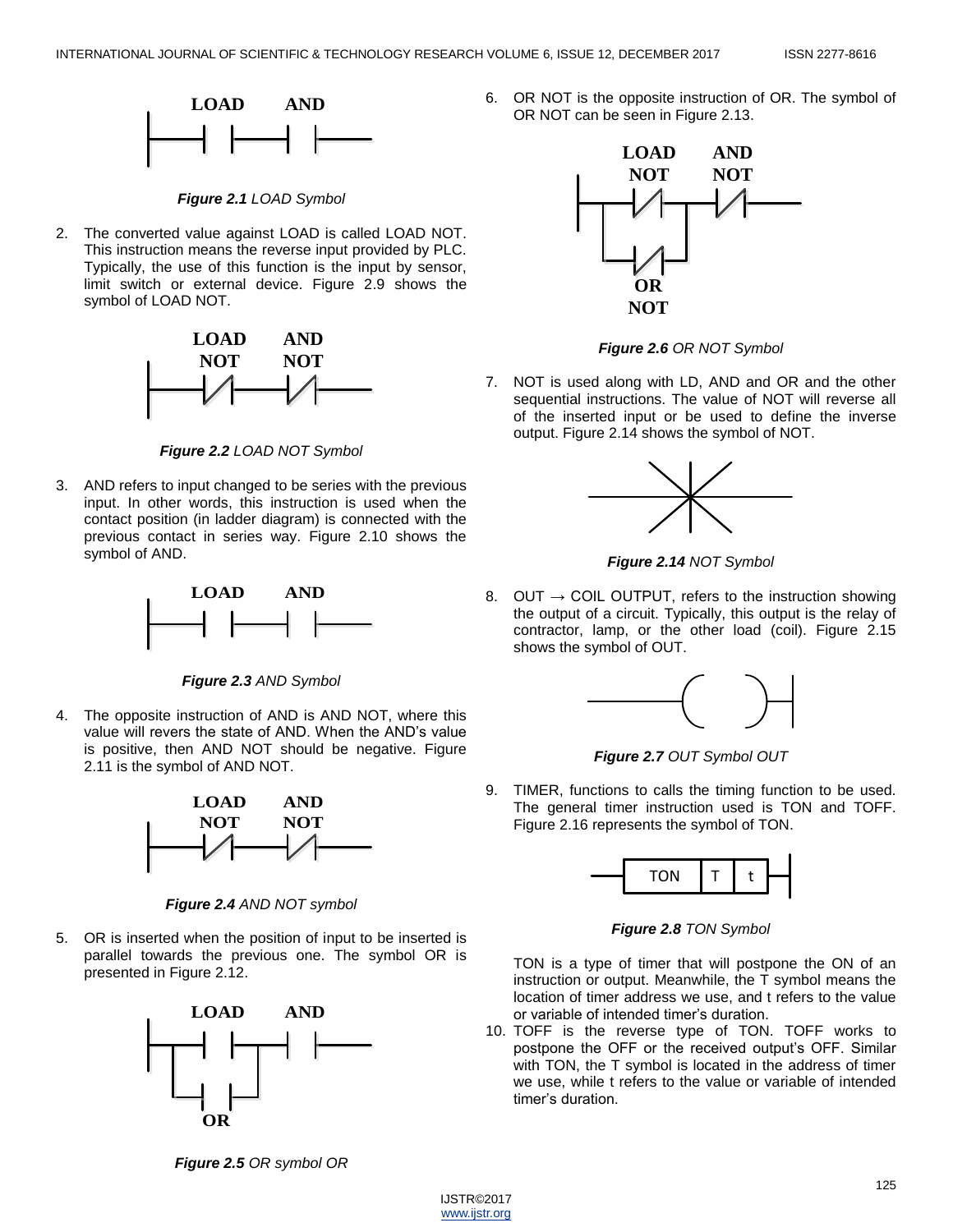

*Figure 2.17 TOFF Symbol*

11. END refers to the function used to end the execution process of a program. In Figure 2.18, you can see the symbol of END.



*Figure 2.18 END Symbol*

# **Providing Bit Number**

P000-P11 means providing bit number for PLC input, where such input may be switch, censor, etc. For example, the design of this system consists of 7 censors. Thus, the provision of bit number should be as follow : P000 for censor 1, P01 for censor 2, P03 for censor 3, P04 for censor 4, P05 for censor 5, P06 for censor 6, P07 for censor 7, so the provision of bit number must be sequential (censor 1 and 2 must be different and so on). Similar way must also be done for the provision of bit number bit for output, starts from P40 to P4A, i.e. for servicing 2 water pumps, bit40 will be given to Pump 1 and P41 to Pump 2

## **2.1.8. Operating Motor with Two Indicator Lamps of ON and OFF**



*Figure 2.9 Conventional Diagram with Relay and Ladder*

In Figure 2.19, the ladder diagram located in the right side is equivalent with the next conventional circuit of relay contractor (left).

1. RUNG 1

First, bit input of P0000 (LOAD) identifies the start button on the conventional circuit. Next, it remains in series with bit input of P0001 (AND NOT). The latter identifies the stop buttion in conventional which is series with start button. At the tip of rung 1, bit P0040 (OUT) acts as the output, in which it becomes the load/motor and is identified with the lamp Furthermore, bit P0040 (OR) functions as the supporting contact of K1 (13, 14) in conventional circuit. This bit also functions as the address latch in address memory.

2. RUNG 2

Bit output of p0040 (LD) refers to the bit following the bit output in Rung 1, so it does not matter how the condition in OUT, Rung 1 will be the same with the OUT in this second RUNG, in which it is represented by the bit output of P0041. In its conventional circuit, this rug is equivalent with the supporting contact of K1  $(23.24)$  = P0040 (LD) and sign lamp of  $H1 = P0041$  (OUT).

3. RUNG 3

There is bit of P0040 (LD NOT) with the logic of NOT in this rung, in which it identifies that every result of the output in Rung 1 will be in reversal with the logic in this sequence. Also, this Rung is equivalent with  $K1$  (21.22) = P0040 (LOAD NOT) and sign lamp of H2 (STOP)= P0042 (OUT).

# **Timer**

The function related to this component in each PLC may be varied. However, there are relatively three general functions that is mostly used. They are:

- 1. Timer ON (ON delay Timer) On delay timer means postponing the time of ON in particular period.
- 2. Timer OFF (OFF delay Timer)

Off delay timer means postponing the time of OFF in particular period.

# **Operating Three Phase Motor with Star-Delta Circuit**



*Figure 2.10 Conventional Diagram with Relay and Ladder Diagram*

O figure 2.20, ladder diagram on the right side is equivalent to conventional series of relay and timer contractor on the left side.

4. RUNG 1

Starting with the input bit P0000 (LOAD) identifies the start button on conventional series. Then. Then series contain bit input P0001 (AND NOT), this bit identifies stop button which is also series with the start button. On the tip of rung 1, there is bit P0040 (OUT) which becomes the output, in this conventional , it turns to be Contratctor 1 (K1) and also there is Timer (TON) which will delay the ON of an instruction within the specified time limit.

# 5. RUNG 2

Bit output P0040 (LD) is a bit that follow bit output in Rung 1, it is under the same series of bit T000 which will execute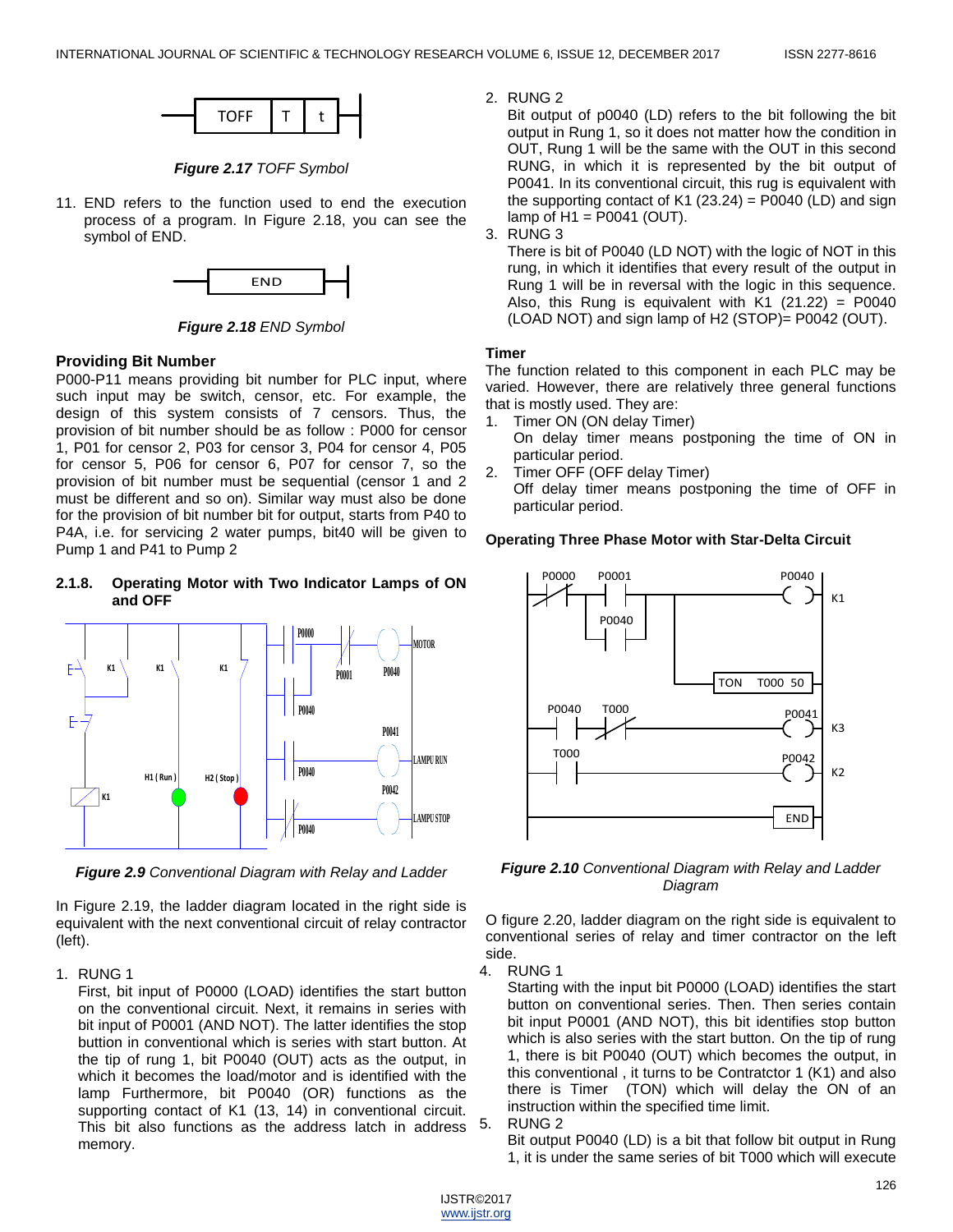the command as having been instructed toTimer (T000). Then in the tip of Rung 2, there is bit P0041 (OUT) which serves as the output, and in this conventinal series, it turns to be Contractor 3.

6. RUNG 3

In this rung also looks bit T000 (LD), it's identified that this bit T000 will depend on the intruction which has been given on Timer (T000) in rung 1. Output (P0042) in this rung 3 is equivalent with K2 (21.22).

#### **Counter**

The basic function of PLC counter is as up and down counter. Calculation of function counter depends on the value entered in that function. For up counter, the counting starts from 0 and that added 1 in each pulse on from counter input. When the setting value is acheived, so the output will be energized. The activiation of reset input will cause the counter will be reverted into the first value, that is 0 and also will be resetting the counter output. Within the operations of down counter which equals to the up counter, to which the counter starts from the setting value and when it reaches 0 Value, so it will activate the counter output. One of the programmes with the use of Counter is as shown on Figure 2.21.

#### **Figure 2.11 Example of Ladder Diagaram with Counter**

In rung 1, it can be seen an input with bit P000 which is identified as first movement sensor and bit input P0001 as the sencond movement sensor, every time these sensors detect if there is a movement, so these sensors will send the singal into PLC input and then the Counter will start counting. There is bit COOO in Rung 2 which will do an execution based on the Counter setting, output P0040 (OUT), then, will serve as a load.

## **Miniatur Circuit Breaker (MCB)**

#### **Definition of MCB**

MCB (Miniature Circuit Breaker) is a switch or electromechanical device that serves as a protective circuit of electrical installations from an occurrence of over current. The occurrence of over current can be caused by several circumtances, such as: short circuit and overload. MCB actually has the same function as the fuse, which will break the flow of electric current in the circuit when there is over current interference. What distinguishes the two is when the interference occurs, the MCB will trip and when the circuit has returned to a normal condition, the MCB can be re-ON (resetted) manually, while the fuse will be disconnected and can not be used again. The physical form of MCB can be seen in Figure 2.22.



*Figure 2.12 Miniatur Circuit Breaker (MCB)*

## **Magnetic Contactor (MC)**

#### **Definition of Magnetic Contractor**

The contactor is a type of switch that works magnetically, by which the contact will work when the coil is energized. The National Manufacture Association (NEMA) defines magnetic contactor as a magnetically actuated device for connecting and unlocking electrical power. Unlike relays, contactors are designed to connect and unlock power circuits without damaging effect. Those loads include lamps, heaters, transformers, capacitors, and electric motors. The electromechanical type of magnetic contactor can be seen on Figure 2.23.



*Figure 2.13 Physical Form of Magnetic Contact*

#### **How Magnetic Contacts Work**

A contactor consists of a coil, some Normally Open (NO) and some Normally Close (NC) contacts. When a contactor is in normal condition, NO will open and when the contactor is working, NO will close. Whereas NC contact is, otherwise, under normal circumstances, NC contact will close and will open when it is under a working state. The coil is a twist in which it is given with a voltage, it will be energized and draw its contacts so that it changes or works. The electromagnetically operated contactor is one of the most useful mechanisms ever designed for closing and opening of electrical circuits, so the image of how the magnetic contactor works can be seen on Figure 2.24.



Kontak Bantu NO : 13 dan 14

## *Figure 2.14 Symbols of Magnetic Contacts*

A contactor is classified as a magnet-driven switch type as described above. When the clasp A1 and A2 of the magnetic coil are applied, the magnet draws the anchor so that the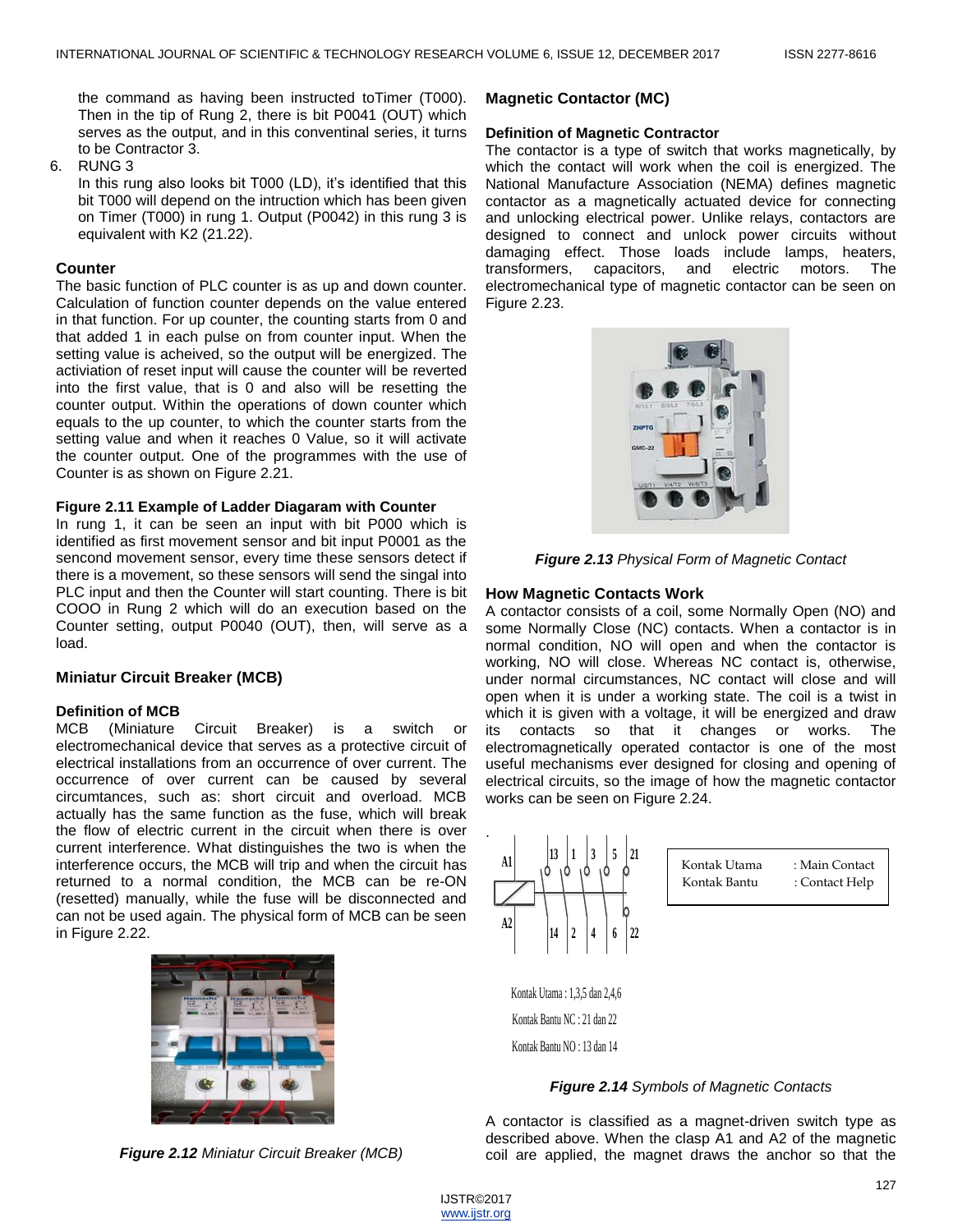primary contact is closed and the auxiliary contact is closed, while the NC auxiliary contact becomes open. The paired voltage can be an alternating current (AC) and a direct current (DC) voltage, depending on how the magnet is designed. For some purposes, a (non-voltage) current coil is also in use, but in terms of the production, it is preferable as the voltage is generally normalized and does not depend on the needs of a particular user.

## **Thermal Over load Relay (TOR)**

#### **Definition of Thermal Over Load**

Thermal overload relay (TOR) is a component of an electrical installation that serves as a security installation against an occurrence of over loads. This TOR works as it utilises the bimetal plate that will break if there is an electrical current exceeding the capacity limit. How it works is almost identical to the work mechanism of the Miniature Circuit Breaker (MCB) in securing the over current that flows on the lighting installation and power installation. On Figure 2.25 shown below is a physical form of the Thermal Overload Relay.



*Figure 2.15 Physical Form of Thermal Over Load Relay*

Figure 2.26 below is an image when Thermal Over Load is connected to a Magnetic Contactor:



*Figure 2.26 TOR connection with MC*

On Figure 2.26, it can be seen that the 3 primary legs on the thermal over load are connected to a phase- 3 source voltage source via Magnetic Contactor and 3 other main legs connected to phase-3 motor terminals. Within the occurrence of over load, there is NO contact namely on leg 97-98 and NC on leg 95-96 as seen in Figure 2.27



Suppose there is an over load on the motor then the current will increase and break the bimetal. Then NO and NC contacts on overload will also work. NC contact is used to disconnect the control circuit that controls the Magnetic Contactor. With the opening of the control to the Magnetic Contactor controlling the main circuit the motor will stop working. While the NO contact can be connected with the indicator light the occurrence of more load on the circuit. Thermal overload relay (TOR) has a more effective and economical protection level, namely:

- 1. Overload protection.
- 2. Protect from phased failure imbalance.
- 3. Protect from loss / loss of phase voltage (Phase Loss).

#### **Relay**

#### **Definition of Relay**

A relay is a device used to connect or disconnect a large electric current by utilizing a small electrical current. Relays are switches that work by using electromagnetic principles. The relay is capable of handling an over power than its working power. According to the operating voltage the relay is divided into 2 relay types, namely AC Relay and DC Relay. To be able to know whether the required working voltage can be aware with the technical information written on the body. DC relays generally work on voltages of 6 Volt 12 Volts, 24 Volts, 48 Volts, while for AC Voltage of 220 Volts. In Figure 2.28 is the physical form of the relay.



*Figure 2.28 Physical Form of Relay*

Relays have an important role in an electrical circuitry system to drive a device that requires large currents without connecting directly with a small current control device. Thus relays can serve as a safety. Relay consists of 3 main parts, namely:

- 1. Common, is a part that is connected with Normally Close (under normal circumstances).
- 2. Coils, are the main components of relays used to create magnetic fields.
- 3. Contact, which consists of Normally Close and Normally Open.

#### **How Relay Works**

In a relay there are 4 important pieces of Electromagnet (Coil), Armature, Switch Contact Point (Switch), and Spring. In Figure 2.29 is how the relay works.

*Figure 2.27 TOR Symbols and Numbering*

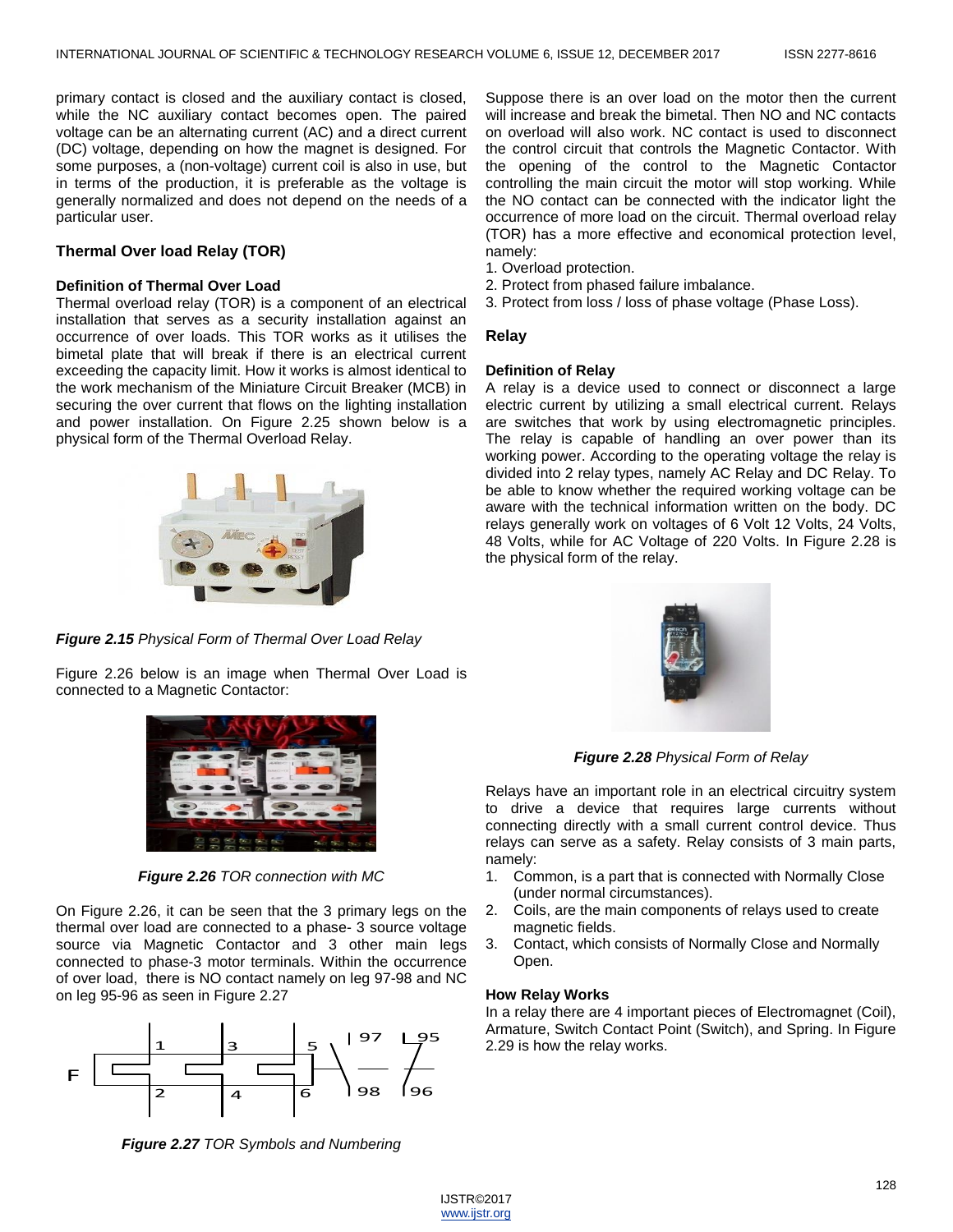

*Figure 2.29. How Relay Works*

When the coil gets electrical energy (energized) will cause electromagnetic force. The magnetic force generated will pull the armature, so the NO contact will become NC and the NC contact will be NO (Switch Contact Point).

## **Water Pump**

## **Definition of Water Pump**

A water pump is a device or machine used to move liquids from one place to another. The pump operates by making a pressure difference between the suction and the discharge portion.



*Figure 2.30. Water Pump*

## **How Water Pump Works**

The way the water pump works is basically very simple, ie sucking water from a lower place and pushing the water to a higher place or to a water container. When the ON pump produces fluid pressure. The pressure pushes the suction valve on the suction channel, the suction becomes open and then the pressure emerging from the water will drop down and open the gas valve (bearing). Here are the pump specifications used: Voltage 220-240 AC, Frequency 50 Hz, Power wattage 125 watts, 200 watt input power, Class B insulation winding, Pipe 1 '' x 1 '', Max capacity 30L / min, IP X4, PPM 2850, Maximum liquid temperature of 350C, Maximum height maximum 37 m, High doron 28 m, High suction 9m

## **Level Sensor**

To measure the height of the water level on this water control system using liquid level sensors. Where on this sensor there is a buoy, following the physical form of level sensors.



*Figure 2.31. Level Sensor*

## **How Level Sensor Works**

The level sensor contact will be interconnected if the buoy on the sensor rises as a result of an increased water level and the sensor level contact will be off if the sensor buoy does not detect any increase in water level. Below is the level sensor specification: Made of material: polypropylene Maximum contact rating: 10W Operating temperature: -10 ~ 85 ° C Maximum switching voltage DC: 100V Maximum switching current: 0.5A Maximum breakdown voltage: 220V DC Maximum load current: 1.0A, Maximum contact resistance: 0.1 ohms Ω, Weight: 13g.

## **Flow Switch**

## **Definition of Flow Switch**

A flow sensor is a device for detecting fluid flow rates. Typically the flow sensor is the sensing element used in the flow meter to detect the fluid flow. Here's a physical image flow switch.



*Figure 2.32. Flow Switch*

## **How Flow Switch Works**

Contact flow switch will be on when there is fluid flow passing through the flow switch and will off if there is no flow through the flow switch. Below is the specification of the flow switch used in this design.

## Spesifiction:

Working voltage: DC 5V-24V, Maximum current: 15 mA, Load capacity:  $\leq 10$  mA, Working temperature:  $\leq 80$  °C, Maximum contact resistance: 0.1 ohms Ω.

## **Conductor (Cable)**

Conductor can be either cable or a wire conductor. Cable is conductor of insulated metal. If the amount of the metal carrier is more than one then the entire insulated cable is supplemented with a protective sheath. The cable used in this design is NYAF, where the cable is a type of fiber cable, PVC insulated with copper as its conductor and this cable is used for panel installation.

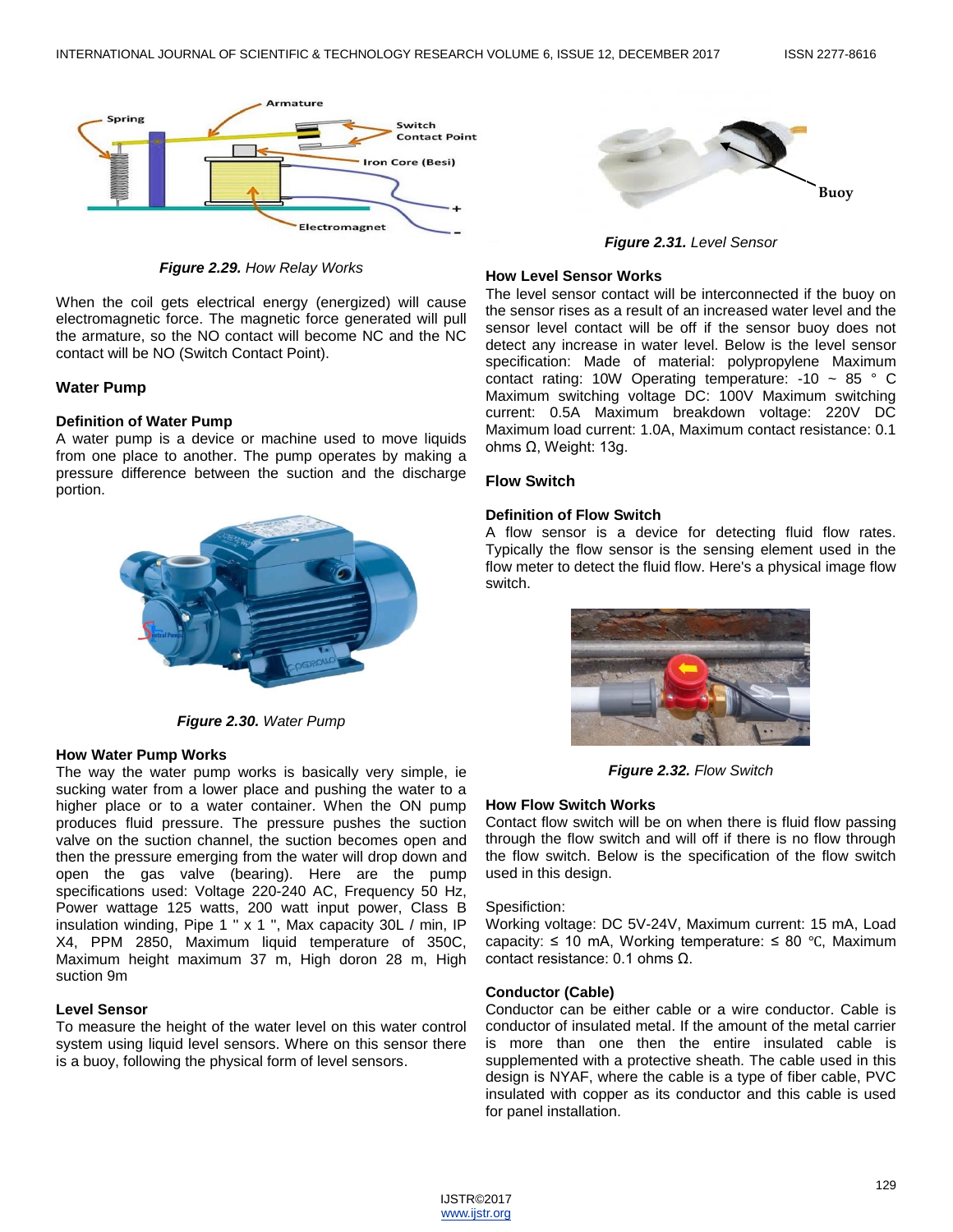# **DESIGNING AND CREATING THE SYSTEM**

# **Design of The Water Control System**

The design of Water Control System consists of two main components, namely Panel Framework and Panel Box.

# **Design of The Panel Framework**

The basic dimension of the panel box is the dimension of the components to be placed therein. This Panel Box has 60 cm height, 40 cm length, and 20 cm width (60x40x20 cm) or as seen in Figure 3.1.



#### *Table 3.1 Inner Components of Panel Box*

| No.            | <b>Component</b>                             | Quantity     |  |  |
|----------------|----------------------------------------------|--------------|--|--|
| 1.             | 12 pin terminal block                        | 3 pieces     |  |  |
| 2.             | <b>MCB 2A,230 VAC</b>                        | 3 pieces     |  |  |
| 3.             | PLC LS XBC-DR30E                             | 1 piece      |  |  |
| 4.             | LS AC3 contractor, 220-240 VAC               | 2 pieces     |  |  |
| 5.             | Thermal Over Load Relay (TOR) LS<br>$(1-2A)$ | 2 pieces     |  |  |
| 6.             | Relay Omron MY2N-J 5 A, 250 VAC              | 8 pieces     |  |  |
| 7 <sub>1</sub> | NYAF cable (red blue) 0.8 mm <sup>2</sup>    | Sufficiently |  |  |

# **The Panel Box Door**

At the panel box door, there are several components installed as shown in Table 3.2.

| No. | Component                        | Quantity |  |
|-----|----------------------------------|----------|--|
|     | Push Button 6A, 250 VAC          | 5 pieces |  |
| 2.  | Sign Light (Red and Green)< 20mA | 7 pieces |  |
| 3.  | Selector Switch 5A,250 VAC       | 3 pieces |  |

Figure 3.3 is an image of the component positions of panel door and also the size of panel door





## **The System Design and Depiction**

This system design has the measurements as shown in Figure 3.4.

## *Figure 3.1 Panel Box*

Before installing the components to the panel box, the writer has to determine the position of each component of the panel box door and also the content of panel box. The discussion will be described as follows:

## **The Content of Panel Box**

On the content or inside of panel box, there are several components installed as shown in Figure 3.2 below is the image of component positions on the content of panel box.



*Figure 3.2 Installment of Components on Panel Box*

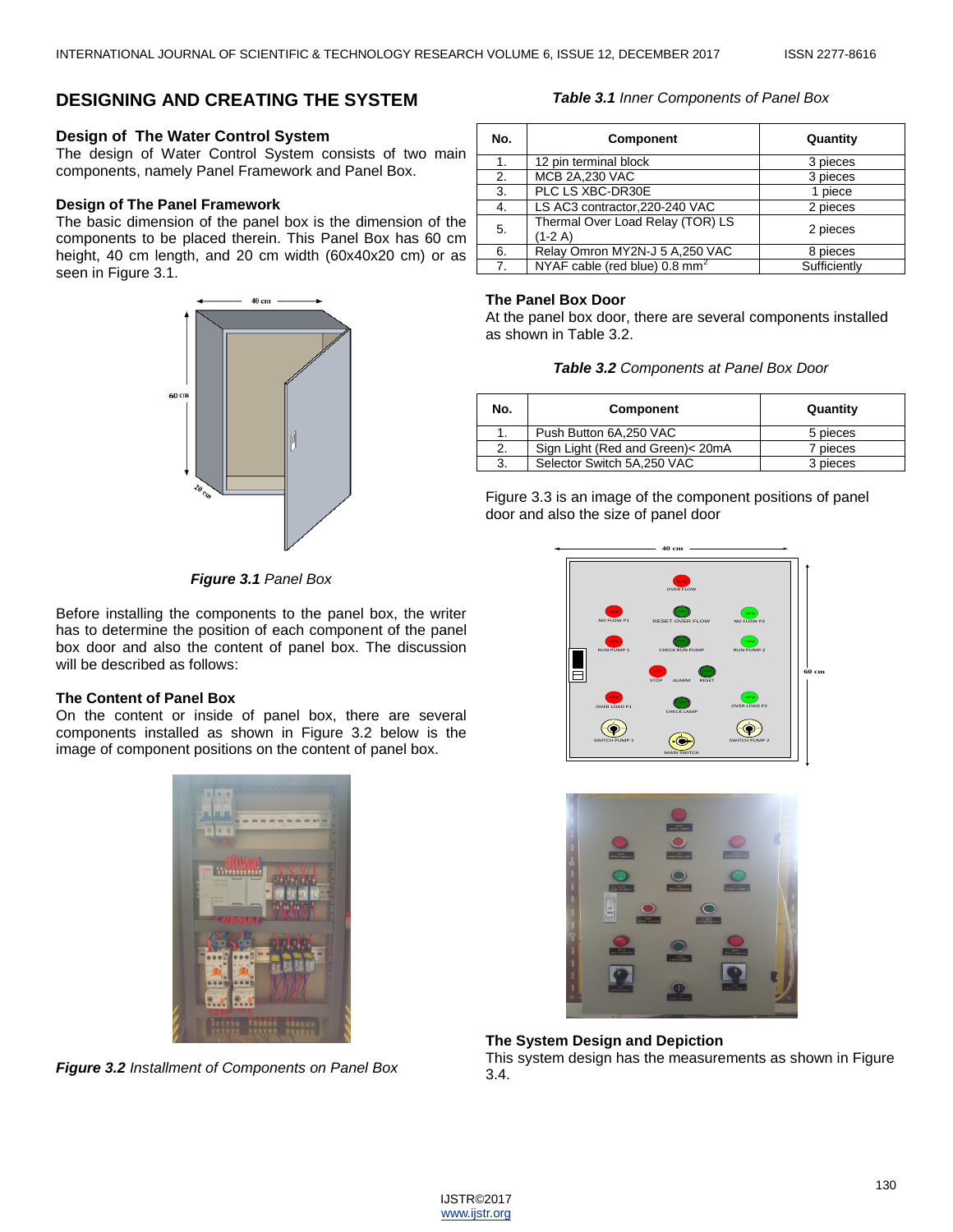

*Figure 3.4 Design of Water Control System*

The system shown in Figure 3.4 will be explained as follows:

- 1. From the well there are two pipelines and leads to a water storage tank. Furthermore, at the bottom of the tank there is a drain pipe to homes, buildings or industries.
- 2. FS26 (Sensor of Level 1), FS27 (Sensor of Level 2), FS28 (Sensor of Level 3), FS29 (Sensor of Level 4) are the sensors of the water storage tank. Those sensors will be an indicator of the water level in the tank. Explanation of the four sensors will be explained below:
- FS26 is Sensor 1, which indicates that the water level in the tank reaches level 1.
- FS27 is Sensor 2, which indicates that the water level has reached level 2.
- FS28 is Sensor 3, which indicates that the water level has reached level 3
- S29 is Sensor 4, which indicates that the water level has reached a predetermined threshold.
- 3. FS2 and FS1 are the components of No Flow Sensor Pump 1 and No Flow Sensor Pump 2. This switch replaces the function of the water flow detection sensor in the pipe.
- 4. FS11 is a sensor of the well. The function of this sensor is as a detection of the presence of water in the well.
- 5. Warning alarm. This alarm will sound if there are some disturbances in the water control system, including disturbance of: No Flow, Over Load and Over Limit.

# **The System Programming**

## **Work Description**

The design of this Water Control System aims to pump water that will be channeled from the water source (well) to the storage tank and then distributed to the user (consumer). Water will be absorbed from the water source (well) to the water storage tank through two pipelines. By using two Water Pumps (Pump 1 and Pump 2), which are placed to each of its pipelines. In the water storage tank there are four sensor levels. At each level, the two pumps will work according to the stipulated condition. If the water in storage tank is at level 1, the two pumps will work simultaneously to absorb water from the well (water source) and pump it to the storage tank until the water reaches level 2. After the water has reached level 2, the both pumps keep working. Subsequently, the two pumps will be OFF after the water in the tank has reached level 3. If the water in storage tank is reused until the water in storage tank reaches level 2, the pump 1 works and pumps 2 OFF, until the water in storage tank rises back to level 3 and so on, when the water decreases from level 2 to level 1 then the two pumps will work in turn. Subsequently, in a condition when the water level in the tank reaches level 4 (over limit) due to failure

of level 3 sensor operation (level 3 sensor is damaged) and rain water comes into the storage tank due to the opening of the storage tank cover, the over limit sensor (level 4 sensor) will work and sound an alarm. Some of the disturbances that can be made in this water control system are as follows: Over Limit Condition, No Flow Condition, P1 Over Load. Over Load. The input section number 1 of Block Diagram is Power (100- 240V AC) PLC, while the inputs number 3, 4, 5 and 6 are inputs derived from two selector switches. Furthermore, the inputs number 10 - 14 or the red ones above are sensors that detect any interference. The other inputs are components consisting of a single switch and push button (Normally Open). The PLC will be ON after the power (100-240V AC) is supplied to the Power Supply terminal on the PLC output section, marked by the PWR LED light of the PLC. In order for the system to work, the water source sensor (well) must be in ON condition. Sensors and Push Button when in ON condition is tantamount to give input signal to PLC input terminal then PLC will execute all instructions that have been installed into PLC. The output terminal of PLC is 12 and has a voltage of 24Volt / 50Hz which is connected to the Com terminal (common terminal). The loads connected to this PLC output terminal are Lamp, Sign Light and Alarm. The work sequence of the water control system is as follows: Main Power is ON as the first step to operate the system, the "Well" Sensor is ON as a sign that there is sufficient water availability at the water source, then the PLC lamp gets input signal so that the system will be ready to run. The work control of both water pumps depend on the water surface detection sensor on the storage tank. Marked by four sensor levels: Level1, Level 2, Level 3, Level 4 (Over limit), when the water in storage tank is empty or has not reached level 1, the PLC will get input signal which causing the Pump 1 and Pump 2 work simultaneously and fill the water storage tank, Once the water passes level 1 and reaches level 2, the PLC will get the input signal which causing one of the Pumps works, Pump 2 will work and Pump 1 will stop working. When the water has reached level 3, the PLC will get an input signal which causing the two pumps stop working. To cause over limit disturbance (the water level in the tank that exceeds the threshold), the level 3 sensor is made as if a work failure, which will cause one of the pumps work continuously until the water level reaches the over limit level. Level 4 sensor (over limit sensor) will give input signal to the PLC to be able to sound the Alarm and turn on the sign light of "Over Limit" in panel box. Continuing the point number 6 (six) above, when the water in storage tank decreased to level 2 then pump 1 will work. When the water level returns to level 3, then the input signal that comes into the PLC causing the two pumps back to OFF, to cause the Over Load Pump 1 and or Pump 2, the component of "Thermal Over Load" will give input signal to the PLC, and then will cause the Alarm sounds and sign light of Over Load Pump 1 and or Pump 2 will be on, from the three types of disturbance that occur above, namely: No Flow P1 and P2, Over Limit, and Over Load P1 and P2. Those disturbances will cause the Alarm sounds, that is why Alarm must be turned off by pressing Push Button "STOP", by pressing the button will send input signal to the PLC and then turn off the sound of Alarm. Push Button "Reset" is pressed to restart the water control system after the Alarm is turned off, Push Button "Check Run Pump" is pressed to check whether both Pumps (Pumps 1 and 2) are working or not, Push Button

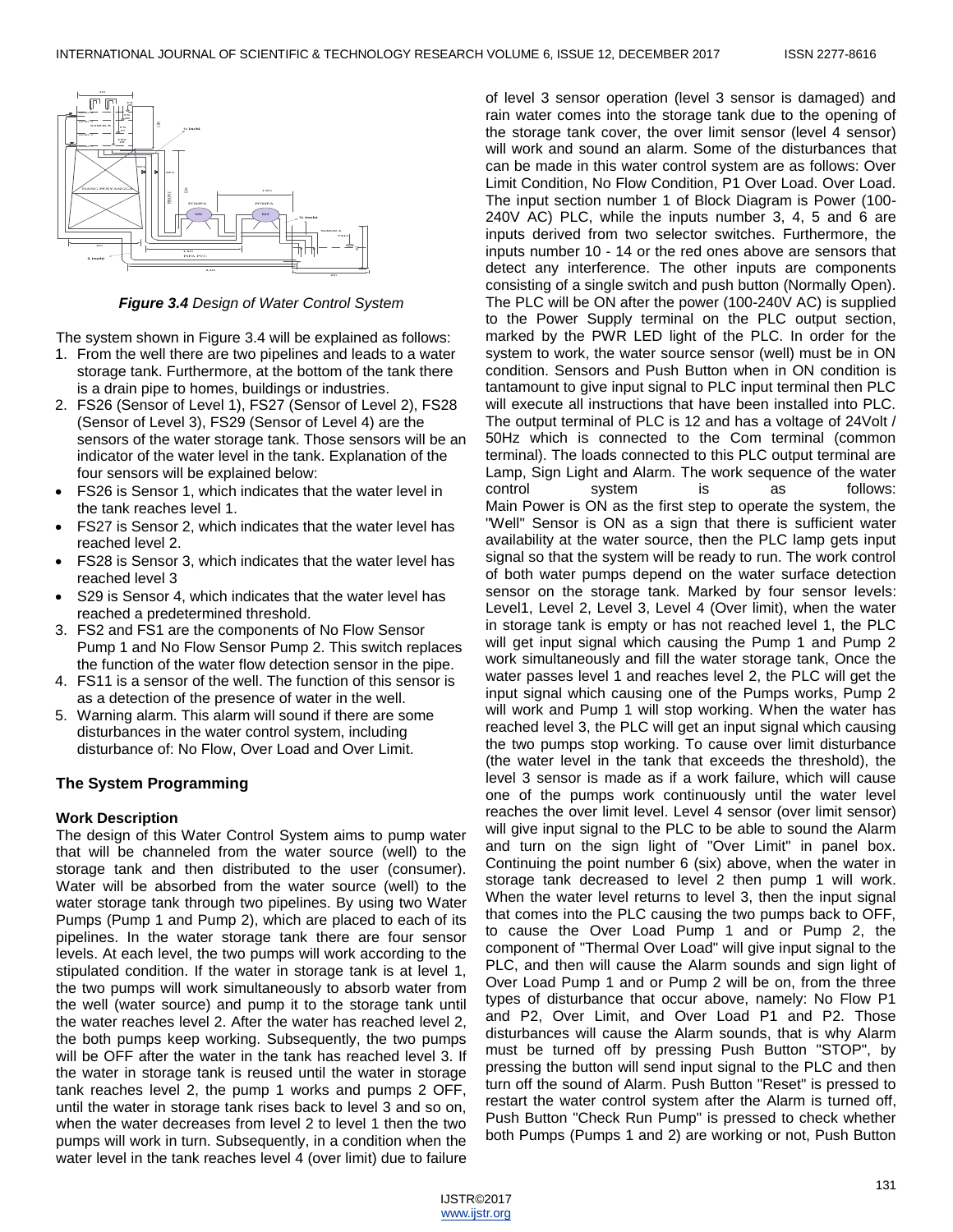"Check Lamp" is pressed to check the condition of the sign light.

## **PLC LS XBC-DR30E Programming**

## **Introduction of XG5000 Software**

PLC Programmer XG5000 Software is a GUI (Graphic User Interface)-based programming series. The PLC LS XBC-DR30E programming used in this water control system is XG5000 version 3.6 and based on Windows 7 Ultimate 32bit operating system. This software also supports programming for four series of PLC from LS, that is XGK, XGB, XGI and XGR series, while the supported programming languages is LD (Ladder Diagram) or ladder logic-based relay logic, SFC (Step Function Chart) is a programming in the form of diagram chart and ST (Structure Text) is a programming method that uses text instruction-based programming language such as C / C ++, BASIC, PASCAL and other programming languages.

## **XBC-DR30E Programming with XG5000 Software**

By default, programming that can be executed against the XBC-DR30E CPU series is programming with Ladder Logic or in other words not being able to accept SFC or ST programs.

## **Ladder Diagram**

There is water in the well, the well sensor (P0000) will be closed/connected, the coil (M0000) will be energized, so the help contact NO (M0000) on Rung 2,3,7,10,11,14,17,19,21,23, 24,25,31,34,37,41,42,44,45,50 and 54 will be closed/connected. Press the Push Button of Check lamp (P0009), the coil (M0007) will be energized, then the help contact NO (M0007) on Rung 9,16,29,33,37,50 and 53 will be closed/connected, so the Indicator Lamp of NO FLOW 1 (P0045), NO FLOW 2 (P0046), OVERLOAD 1 (P0042), OVERLOAD 2 (P0043), OVER LIMIT (P0044), RUN PUMP 1 (P0040) and RUN PUMP 2 (P0041) will be on as long as the Push Button of Check Lamp is pressed, the Selector Switch of Pump 1 is positioned as JMP (P000F), the coil (P0048) will be energized (Pump 1 will work), the Selector Switch of Pump 2 is positioned as JMP (P0010), the coil (P0049) will be energized (Pump 2 will work), the Selector Switch of Pump 1 AUTO (P0007), P0005 (Flow Switch) is connected, the coil (P0048) will be energized and Pump 1 will work, the Selector Switch of Pump 2 AUTO (P0008), P0006 (Flow Switch), the coil (P0049) will be energized and Pump 2 will work. When the water in storage tank reaches sensor of level 1 (P0001), the coil (M0003) will be energized, so the help contact NO (M0003) on Rung 34 will be closed/connected, the help contact NC (M0003) on Rung 4 and 12 will open, so the Pump 1 (P0048) and Pump 2 (P0049) will work. When the water in storage tank reaches sensor of level 2 (P0002), then coil (M0005) is energized, so the help contact NC (M0005) on Rung 13 will open and the help contact NO on Rung 27.24 will be connected so the Pump 2 (P0049) and Pump 1 (P0048) will keep working. When the water in storage tank reaches sensor of level 3 (P0003), the coil M0004 is energized, so the help contact NO (M0004) on Rung 17, 21 and 29 will be closed/connected and the help contact NC (M0004) on Rung 3,11,13,19 and 23 will open, so the Pump 1 (P0048) and Pump 2 (P0049) will be Off/does not work. When the water in storage tank drops to level 2 (due to usage), the sensor of level 2 (P0002) will open, so the coil (M0002) is energized, so the help contact NO (M0002) on Rung 3 will be connected and

the help contact NC (M0002) on Rung 11 will open, so the Pump 1 (P0048) will work and Pump 2 (P0049) is off, then the water in storage tank reaches level 3, the Pump 1 will stop working/Off and Pump 2 remains Off. When the water in storage tank drops to level 2 (due to usage), the sensor of level 2 (P0002) will open, so the coil (M0002) is not energized, then the help contact NO (M0002) on Rung 3 will open and the help contact NC (M0002) on Rung 11 will be connected, so the Pump 1 (P0048) is off and Pump 2 (P0049) works, then the water in storage tank reaches level 3, so the Pump 1 will stop working/Off and Pump 2 remains Off, the Push Button of Check Run Pump (P000A) is pressed, when the Timer Off Delay (T003) is set for 5 seconds, and in this case the NO Timer (T003) on Rung 49 and 52 will be connected, so the indicator lamps of Run Pump 1 and Run Pump 2 will be on according to the condition of which pump is working, then the Indicator Lamp will be Off. The Over Limit Test/when the water in storage tank reaches the sensor of level 4 (P0004), the coil (M0006) will be energized, so the help contact NO (M0006) on Rung 35 will be closed/connected, the coil (M0013) will be energized, the help contact NO (M0013) on Rung 36, 37 and 45 will be closed/connected and Lamp Over Limit Indicator (P0044) will be on as well as the Alarm (P0047). Afterwards, the things we do: Pressing the Push Button of Stop Alarm (P0001), the coil M0008 will be energized, so the help contact NO (M0008) on Rung 41 will be connected/closed and the help contact NC (M0008) on Rung 43 will open, so the Alarm P00047) will be Off, make sure that the Selector Switch of Pump 1 and Pump 2 is in Off position, immediately repair, Reset the Over limit (P000C), Reset the Alarm (P000B), so coil (M0019) will be energized, the help contact NC (M0019) on Rung 40 will open, so that if there is any disturbance occurs, the Alarm (P0047) will sound.

- 1. Over Load Pump 1 Test: if there is an overload on Pump 1, the help contact NO TORL (P000E) will close, so the coil (M0011) will be energized and the help contact NO M0011 on Rung 30 and 45 will close, the indicator lamp of Over load Pump 1 (P0042) will be on, the Alarm (P0047) will be on/sound and Pump 1 will be Off. Then what we do:
	- Push the Push Button of Stop Alarm (P0001), the coil (M0008) will be energized, so the help contact NO (M0008) on Rung 41 will be connected/closed and the help contact NC (M0008) on Rung 43 will open, so the Alarm (P00047) will be Off.
	- Set the Selector Switch of Pump 1 and Pump 2 to Off.
	- Immediately repair
	- Reset the Alarm (P000B), so the coil (M0019) will be energized, the help contact NC (M0019) on Rung 40 will open, so if there is a disturbance occurs, the Alarm (P0047) will sound.
- 2. Over Load Pump 2 Test: if there is an overload on Pump 2, the help contact NO TORL 2 (P000D) will close, so the coil (M0012) will be energized and the help contact NO (M0012) on Rung 33 and 44 will close, the indicator lamp of Over load Pump 2 (P0043) will be on, the Alarm (P0047) will be on/sound and Pump 2 will be Off. Then what we do:
	- Push the Push Button of Stop Alarm (P0001), the coil (M0008) will be energized, so the help contact NO (M0008) on Rung 41 will be connected/closed and the help contact NC (M0008) on Rung 43 will open, so the Alarm (P00047) will be Off.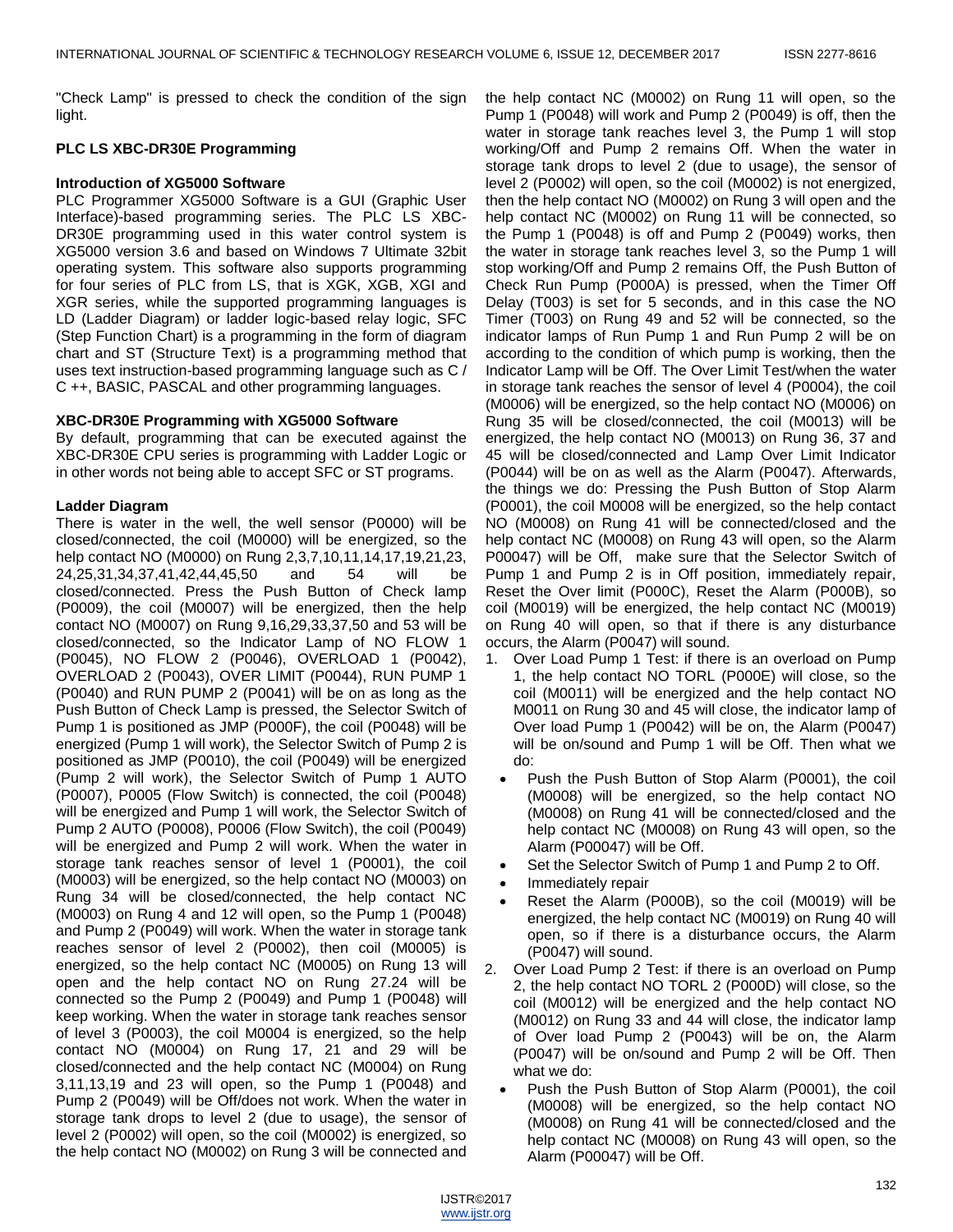- Set the Selector Switch of Pump 1 and Pump 2 to Off.
- Immediately repair
- Reset the Alarm (P000B), so the coil (M0019) will be energized, the help contact NC (M0019) on Rung 40 will open, so if there is a disturbance occurs, the Alarm (P0047) will sound.
- 3. NO FLOW PUMP 1 TEST: if there is NO FLOW at Pump 1, then flow sensor (P0005) will open, so the Pump 1 (P0048) will be Off, the Indicator of No Flow Pump 1 (P0045) will be on and the Alarm (P0047) will sound. Then what we do:
	- Push the Push Button of Stop Alarm (P0001), the coil M0008 will be energized, so the help contact NO (M0008) on Rung 41 will be connected/closed and the help contact NC (M0008) on Rung 43 will open, so the Alarm (P00047) will be Off.
	- Set the Selector Switch of Pump 1 and Pump 2 to Off.
	- Immediately repair
	- Reset the Alarm (P000B), so the coil (M0019) will be energized, the help contact NC (M0019) on Rung 40 will open, so if there is a disturbance occurs, the Alarm (P0047) will sound.
- 4. NO FLOW PUMP 2 Test: if there is NO FLOW at Pump 2, then the flow sensor (P0006) will open, so that Pump 2 (P0049) will be Off, the Indicator of No Flow Pump 2 (P0046) will be on and the Alarm (P0047) will sound. Then what we do:
	- Push the Push Button of Stop Alarm (P0001), the coil M0008 will be energized, so the help contact NO (M0008) on Rung 41 will be connected/closed and the help contact NC (M0008) on Rung 43 will open, so the Alarm (P00047) will be Off.
	- Set the Selector Switch of Pump 1 and Pump 2 to Off.
	- Immediately repair
	- Reset the Alarm (P000B), so the coil (M0019) will be energized, the help contact NC (M0019) on Rung 40 will open, so if there is a disturbance occurs, the Alarm (P0047) will sound.

## **Tools and Materials**

The tools and materials used are as shown in Table 3.3.

| No. | <b>List of Component</b>                          | Quantity     |  |
|-----|---------------------------------------------------|--------------|--|
| 1.  | Sign Light (red, green) <20mA                     | 7 pieces     |  |
| 2.  | Panel Box                                         | 1 piece      |  |
| 3.  | PLC LS XBC-DR30E                                  | 1 piece      |  |
| 4.  | LS AC3 contractor, 220-240 VAC, 13<br>A, 50/60 Hz | 2 pieces     |  |
| 5.  | Thermal Over Load (TOR) LS (1-2 A)                | 2 pieces     |  |
| 6.  | MCB 2A, 230 V AC                                  | 3 pieces     |  |
| 7.  | Push Button 6A, 250 V AC                          | 5 pieces     |  |
| 8.  | Selector Switch 5A, 250 VAC                       | 3 pieces     |  |
| 9.  | 12 pin Terminal Block                             | 3 pieces     |  |
| 10. | Alarm                                             | 1 piece      |  |
| 11. | Wiring Channel                                    | Sufficiently |  |
| 12. | Cable                                             | Sufficiently |  |
| 13. | Relay Omron MY2N-J 5A, 250V AC                    | 8 pieces     |  |

# *Table 3.3 Tools and Materials Used*

# **TESTING AND ANALYSIS**

## **Uninterrupted Condition Testing**

**Pump Working Test based on Water Surface Level in Tank** Based on previously designed work description, the work of both pumps depends on the water surface sensors in storage tank of Sensor 1 (Level 1), Sensor 2 (Level 2), Sensor 3 (Level 3) and Sensor 4 (Over Limit).

From the result of experiments that have been done, the data obtained are as listed in Table 4.1 below.

| Table 4.1 Table of Pump Working Test |  |  |  |  |
|--------------------------------------|--|--|--|--|
|--------------------------------------|--|--|--|--|

| No. | <b>INPUT</b> |            |            | <b>OUTPUT</b> |                   |
|-----|--------------|------------|------------|---------------|-------------------|
|     | Sensor 1     | Sensor 2   | Sensor 3   | Pump 1        | Pump <sub>2</sub> |
| 1.  | <b>OFF</b>   | <b>OFF</b> | <b>OFF</b> | OFF           | <b>OFF</b>        |
| 2.  | ON           | OFF        | OFF        | ON            | ON                |
| 3.  | ON           | ON         | OFF        | ON            | <b>ON</b>         |
| 4.  | ON           | ON         | ON         | OFF           | OFF               |
| 5.  | ON           | ON         | OFF        | ON            | <b>OFF</b>        |
| 6.  | ON           | ON         | <b>ON</b>  | OFF           | OFF               |
| 7.  | ON           | ON         | OFF        | OFF           | <b>ON</b>         |
| 8.  | ON           | <b>OFF</b> | OFF        | ON            | ON                |
| 9.  | ON           | ON         | OFF        | OFF           | <b>ON</b>         |
| 10. | OΝ           | OΝ         | ON         | OFF           | OFF               |

Based on Table 4.1 above, it is obvious that when the water level reaches the sensor of level 1 in storage tank, the two pumps will work simultaneously, then the two pumps will work alternately each time the water level reaches the sensor of level 2. Finally, every time the surface water reaches level 3, then both pumps will stop working (OFF).

#### **Interrupted Condition Testing**

#### **No Flow P1**

To make the No Flow Pump 1 in this design, it can be done by closing the faucet of pipe 1 which is installed in the suction pipe of Pump 1 and the No Flow P1 sensor will detect that No Flow has occurred. In the program, the timer count has been set for 10 seconds after the Pump 1 is working, the No Flow P1 sensor will be ON, if the sensor detects any flow (ON) below or less than 10 seconds after Pump 1 works, the warning Alarm will not sound and also the sign light of No Flow P1 will not turn on, until the time has reached 10 seconds.

## **No Flow P2**

To make the No Flow Pump 2 in this design, it can be done by closing the faucet of pipe 2 which is installed in the suction pipe of Pump 2 and the No Flow P2 sensor will detect that No Flow has occurred. In the program, the timer count has been set for 10 seconds after the Pump 2 is working, the No Flow P2 sensor will be ON, if the sensor detects any flow (ON) below or less than 10 seconds after Pump 1 works, the warning Alarm will not sound and also the sign light of No Flow P2 will not turn on, until the time has reached 10 seconds.

#### **Over Load P1**

Over Load occurs when there is an excess load on the pump. Overload can be made by manually pressing the button on the component of Thermal Overload Relay so it will get the